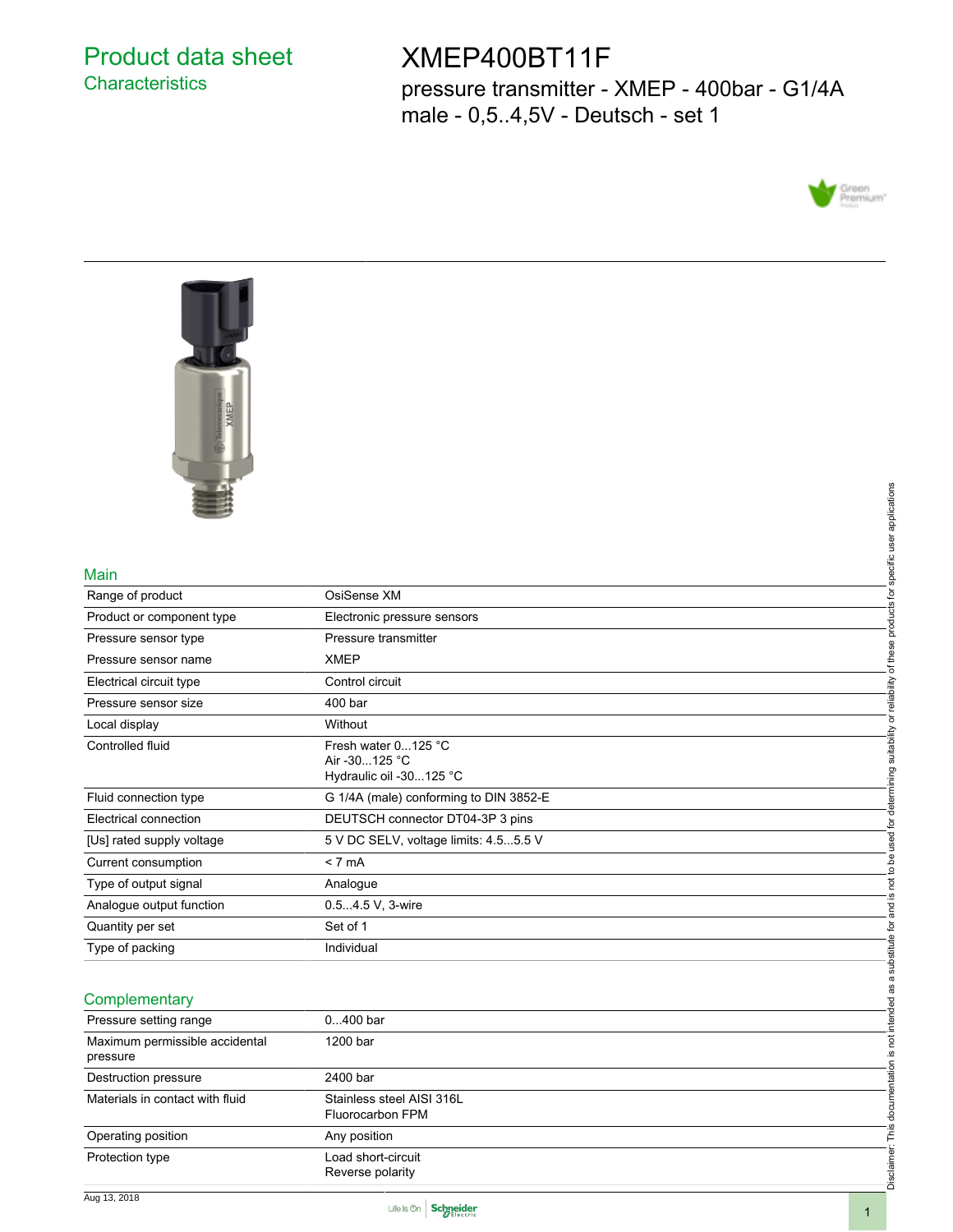| Susceptibility to conducted disturbances conforming to EN/IEC 61000-4-6 criteria A - test level 30 V (f<br>$= 0.1580 \text{ MHz}$                                                                                           |  |  |
|-----------------------------------------------------------------------------------------------------------------------------------------------------------------------------------------------------------------------------|--|--|
| Electrical fast transient/burst immunity test conforming to EN/IEC 61000-4-4 criteria A - test level 4 kV<br>Susceptibility to conducted transient disturbances conforming to ISO 7637-2 criteria B - test level<br>level 3 |  |  |
| Electrostatic discharge immunity test conforming to ISO 10605 criteria A - test level 15 kV air, 15 kV<br>contact                                                                                                           |  |  |
| Susceptibility to electromagnetic fields conforming to ISO 11452-4 criteria A - test level 100 mA (f =<br>20400 MHz)                                                                                                        |  |  |
| Susceptibility to electromagnetic fields conforming to ISO 11452-2 criteria A - test level 100 V/m ( $f =$<br>2002000 MHz)                                                                                                  |  |  |
| $0.5$ kV                                                                                                                                                                                                                    |  |  |
| $\leq$ 2 ms for 1090 % of full scale                                                                                                                                                                                        |  |  |
| $+/-$ 0.5 % of the measuring range                                                                                                                                                                                          |  |  |
| 0.1 % of the measuring range                                                                                                                                                                                                |  |  |
| $+/-$ 0.02 % of measuring range/ $\mathrm{K}$                                                                                                                                                                               |  |  |
| $+/-$ 0.02 % of measuring range/ $\mathrm{K}$                                                                                                                                                                               |  |  |
| $+/-$ 0.5 % of the measuring range                                                                                                                                                                                          |  |  |
| 10000000 cycles                                                                                                                                                                                                             |  |  |
| $0.098$ kg                                                                                                                                                                                                                  |  |  |
| 26 mm                                                                                                                                                                                                                       |  |  |
| 65.5 mm                                                                                                                                                                                                                     |  |  |
|                                                                                                                                                                                                                             |  |  |

#### Environment

| Standards                             | UL 61010-1<br>EN/IEC 61326-2-3<br><b>ECE 10R-5</b><br>ISO 13766<br>EN 13309<br>ISO 14982                                     |
|---------------------------------------|------------------------------------------------------------------------------------------------------------------------------|
| <b>Product certifications</b>         | CE.<br>cULus<br>E <sub>2</sub>                                                                                               |
| Ambient air temperature for operation | $-40100 °C$                                                                                                                  |
| Ambient air temperature for storage   | $-50100 °C$                                                                                                                  |
| Vibration resistance                  | 12 gn sinus (f = 20520 Hz) conforming to ISO 16750-3 test 4<br>18 gn random (f = 102000 Hz) conforming to ISO 16750-3 test 4 |
| Shock resistance                      | 50 gn for 11 ms conforming to EN/IEC 60068-2-27                                                                              |
| IP degree of protection               | IP69K conforming to EN/IEC 60529<br>IP65 conforming to EN/IEC 60529<br>IP67 conforming to EN/IEC 60529                       |

## Offer Sustainability

| Sustainable offer status         | Green Premium product                                                                                                 |
|----------------------------------|-----------------------------------------------------------------------------------------------------------------------|
| RoHS (date code: YYWW)           | Compliant - since 1702 - Schneider Electric declaration of conformity<br>Schneider Electric declaration of conformity |
| REACh                            | Reference not containing SVHC above the threshold<br>Reference not containing SVHC above the threshold                |
| Product environmental profile    | Available                                                                                                             |
| Product end of life instructions | Need no specific recycling operations                                                                                 |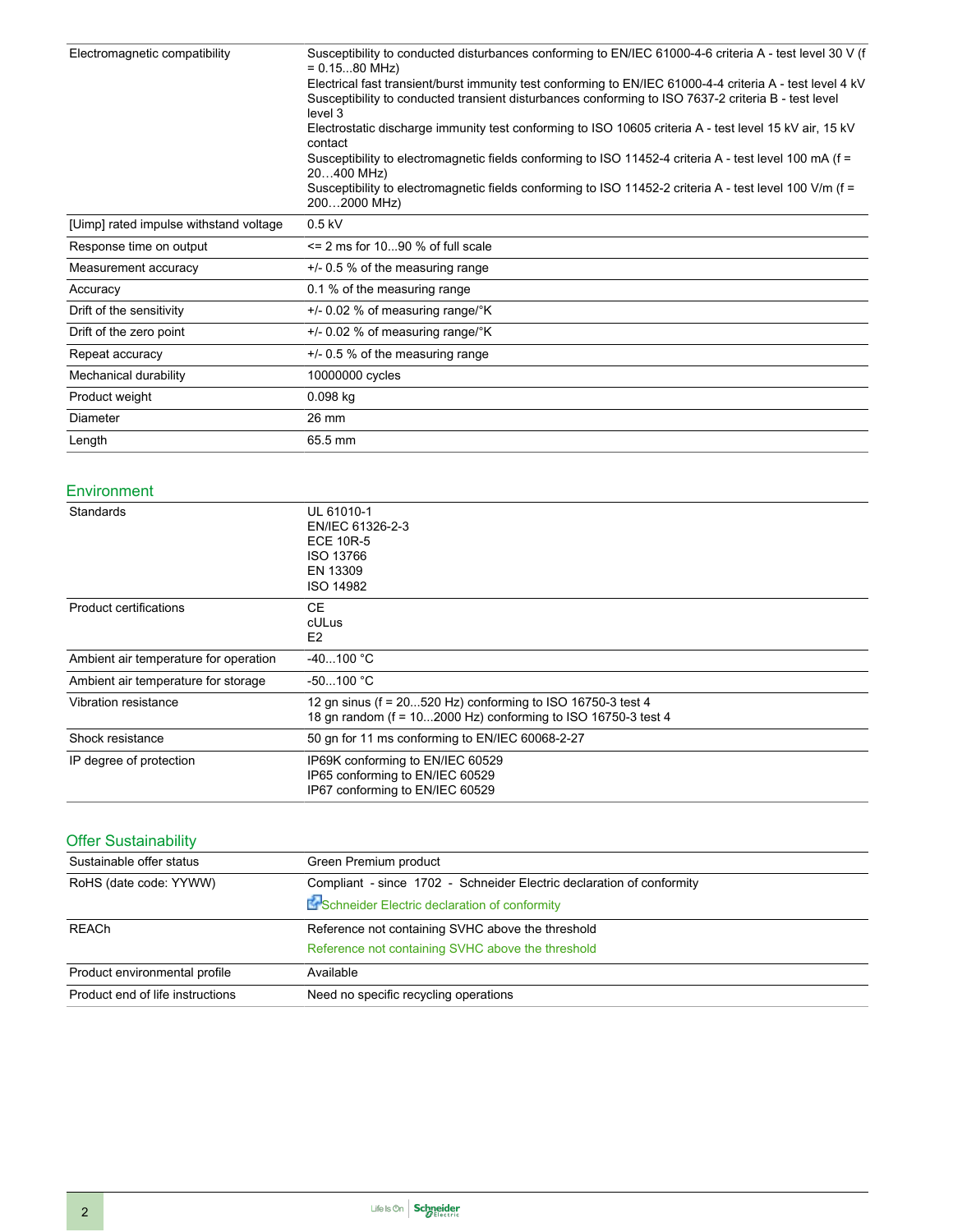Product data sheet Dimensions Drawings

# XMEP400BT11F

## Dimensions



(1) SW24, tightening torque  $# 24$  N-m / 212 lb-in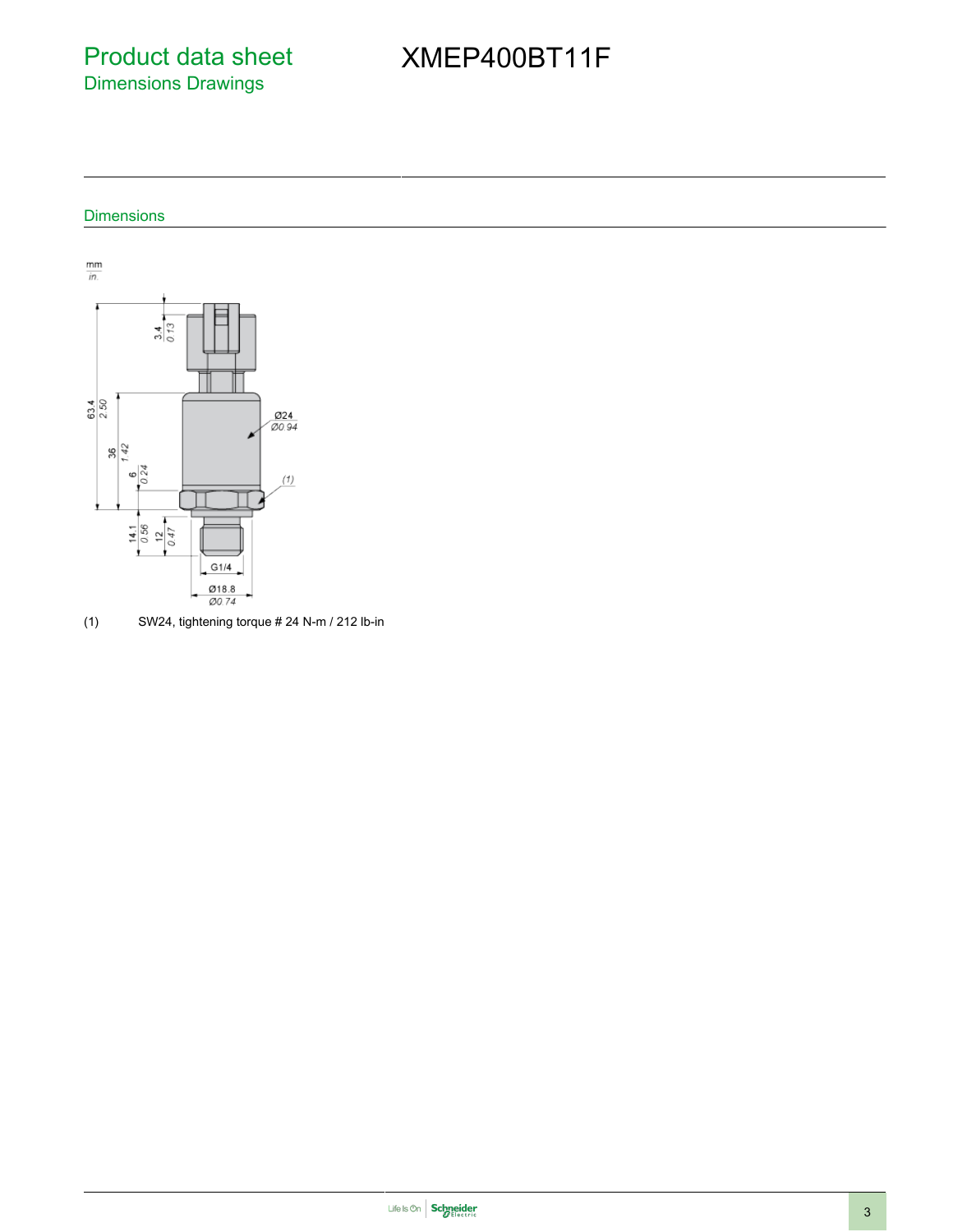# XMEP400BT11F

## Connections and Schema

## Connector Wiring